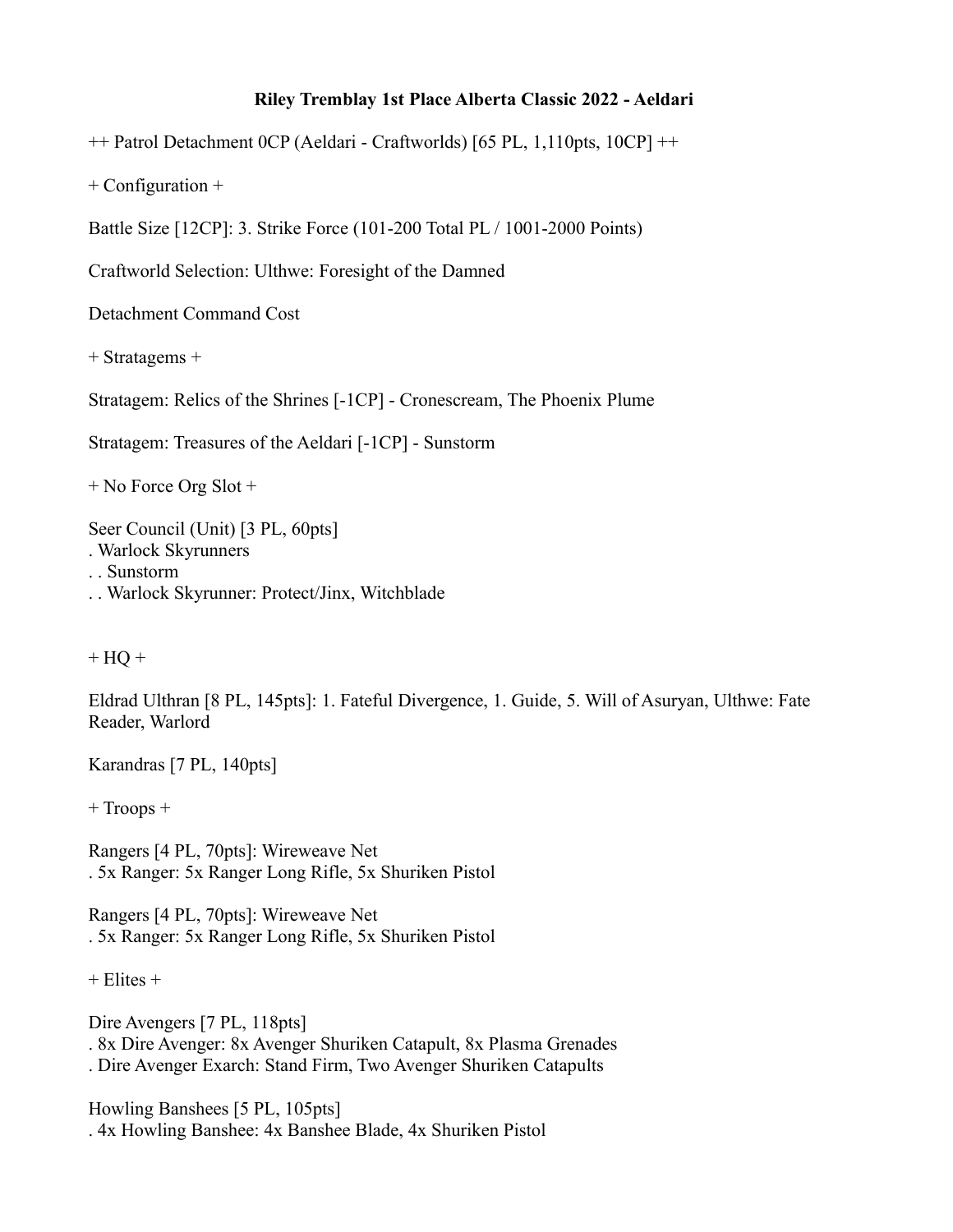. Howling Banshee Exarch: Cronescream (Shrine Relic), Mirrorswords, Piercing Strikes

Striking Scorpions [9 PL, 122pts]

. 5x Striking Scorpion: 5x Mandiblasters, 5x Scorpion Chainsword, 5x Shuriken Pistol

. Striking Scorpion Exarch: Biting Blade, Crushing Blows

+ Fast Attack +

```
Shroud Runners [10 PL, 140pts]
. 4x Shroud Runner: 4x Ranger Long Rifle, 4x Scatter Laser, 4x Shuriken Pistol
```
+ Heavy Support +

Night Spinner [8 PL, 140pts]: Twin Shuriken Catapult

++ Outrider Detachment -3CP (Aeldari - Craftworlds) [47 PL, 890pts, -4CP] ++

+ Configuration +

Craftworld Selection: Ulthwe: Foresight of the Damned

Detachment Command Cost [-3CP]

+ Stratagems +

Stratagem: Seer Council [-1CP]

+ No Force Org Slot +

Seer Council (Unit) [5 PL, 105pts]

. Warlock Skyrunners: 1. Conceal/Reveal, 5. Quicken/Restrain

- . . Warlock Skyrunner: Witchblade
- . . Warlock Skyrunner: Witchblade
- . . Warlock Skyrunner: Witchblade

 $+$  HQ  $+$ 

Baharroth [7 PL, 140pts]

Farseer Skyrunner [6 PL, 120pts]: 2. Doom, 4. Crushing Orb, 4. Executioner, Witchblade . The Ghosthelm of Alishazier

+ Fast Attack +

Shining Spears [6 PL, 125pts] . 2x Shining Spear: 2x Laser Lance, 2x Twin Shuriken Catapult . Shining Spear Exarch: Heartstrike, Paragon Sabre, Shimmershield, Shuriken Cannon

Swooping Hawks [9 PL, 195pts]